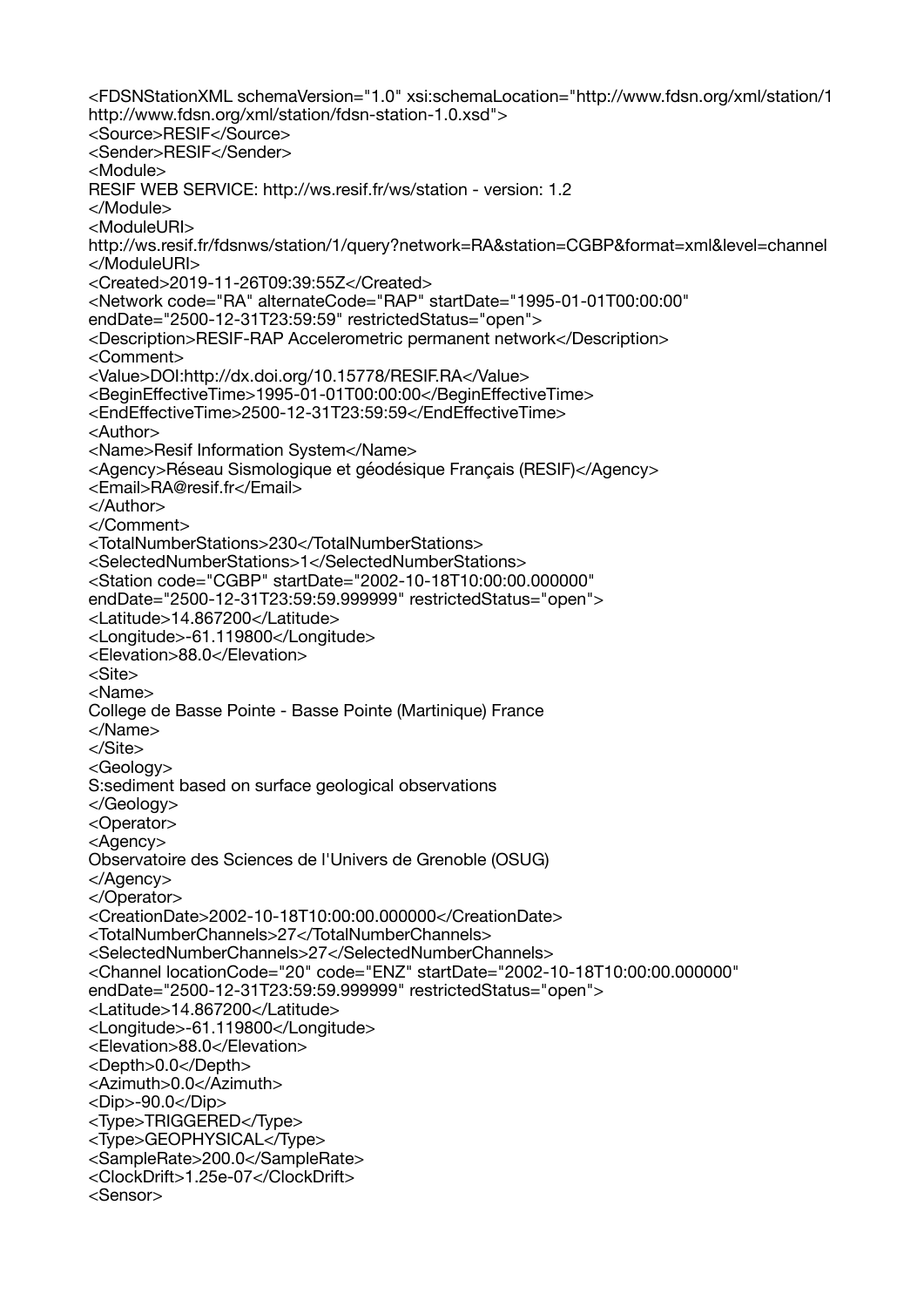<Description>AC23</Description> </Sensor> <Response> <InstrumentSensitivity> <Value>3342.34</Value> <Frequency>10.00</Frequency> <InputUnits> <Name>M/S\*\*2</Name> <Description>Acceleration</Description> </InputUnits> <OutputUnits> <Name>V</Name> <Description>Volts</Description> </OutputUnits> </InstrumentSensitivity> </Response> </Channel> <Channel locationCode="20" code="ENN" startDate="2002-10-18T10:00:00.000000" endDate="2500-12-31T23:59:59.999999" restrictedStatus="open"> <Latitude>14.867200</Latitude> <Longitude>-61.119800</Longitude> <Elevation>88.0</Elevation> <Depth>0.0</Depth> <Azimuth>0.0</Azimuth> <Dip>0.0</Dip> <Type>TRIGGERED</Type> <Type>GEOPHYSICAL</Type> <SampleRate>200.0</SampleRate> <ClockDrift>1.25e-07</ClockDrift> <Sensor> <Description>AC23</Description> </Sensor> <Response> <InstrumentSensitivity> <Value>3342.34</Value> <Frequency>10.00</Frequency> <InputUnits> <Name>M/S\*\*2</Name> <Description>Acceleration</Description> </InputUnits> <OutputUnits> <Name>V</Name> <Description>Volts</Description> </OutputUnits> </InstrumentSensitivity> </Response> </Channel> <Channel locationCode="20" code="ENE" startDate="2002-10-18T10:00:00.000000" endDate="2500-12-31T23:59:59.999999" restrictedStatus="open"> <Latitude>14.867200</Latitude> <Longitude>-61.119800</Longitude> <Elevation>88.0</Elevation> <Depth>0.0</Depth> <Azimuth>90.0</Azimuth> <Dip>0.0</Dip> <Type>TRIGGERED</Type> <Type>GEOPHYSICAL</Type> <SampleRate>200.0</SampleRate> <ClockDrift>1.25e-07</ClockDrift> <Sensor>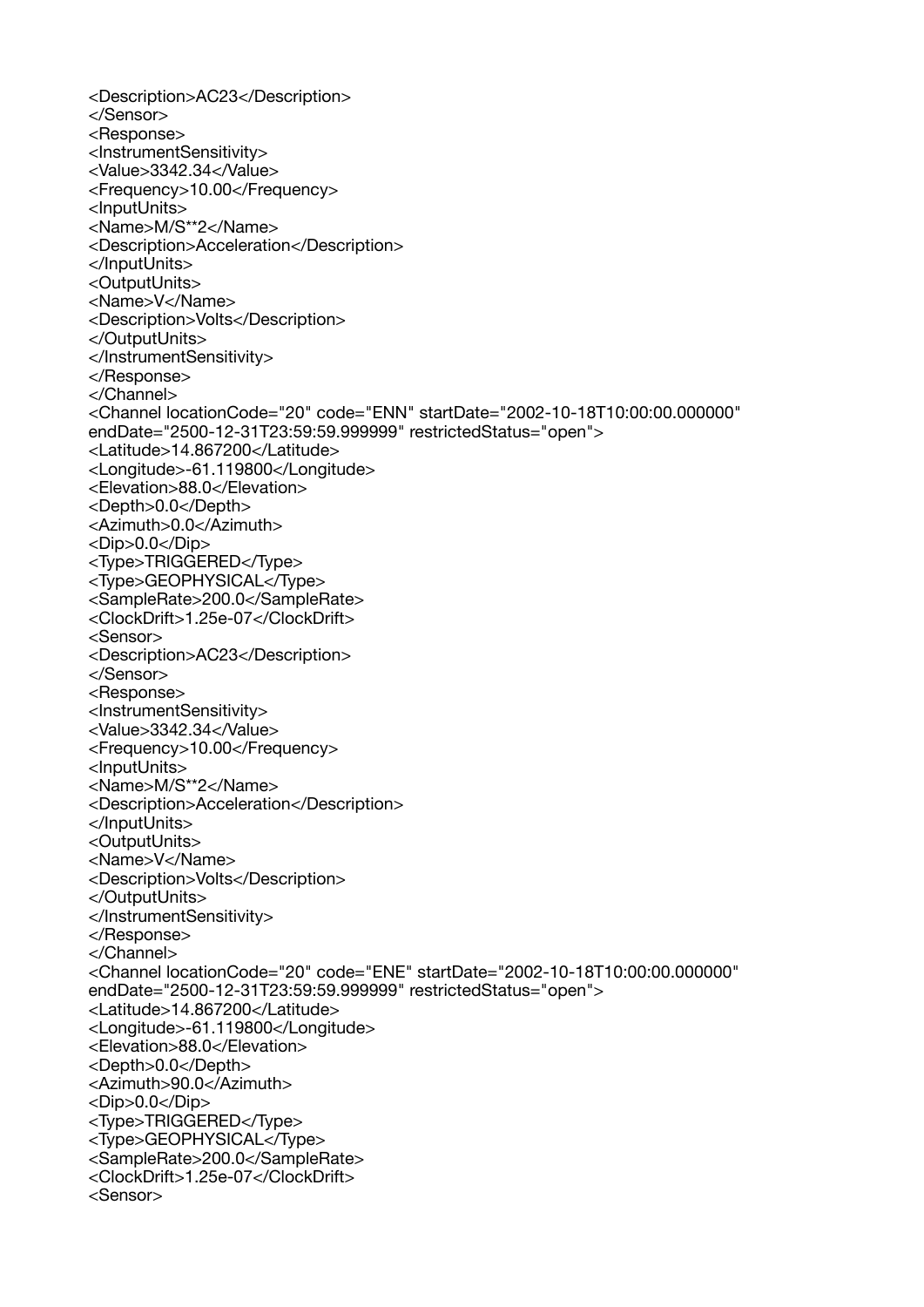<Description>AC23</Description> </Sensor> <Response> <InstrumentSensitivity> <Value>3342.34</Value> <Frequency>10.00</Frequency> <InputUnits> <Name>M/S\*\*2</Name> <Description>Acceleration</Description> </InputUnits> <OutputUnits> <Name>V</Name> <Description>Volts</Description> </OutputUnits> </InstrumentSensitivity> </Response> </Channel> <Channel locationCode="11" code="HNZ" startDate="2010-11-26T10:00:01.000000" endDate="2500-12-31T23:59:59.999999" restrictedStatus="open"> <Latitude>14.868041</Latitude> <Longitude>-61.120208</Longitude> <Elevation>54.0</Elevation> <Depth>-2.0</Depth> <Azimuth>0.0</Azimuth> <Dip>-90.0</Dip> <Type>CONTINUOUS</Type> <Type>GEOPHYSICAL</Type> <SampleRate>125.0</SampleRate> <ClockDrift>2e-07</ClockDrift> <Sensor> <Description>KINEMETRICS EST</Description> </Sensor> <Response> <InstrumentSensitivity> <Value>476007</Value> <Frequency>1.00</Frequency> <InputUnits> <Name>M/S\*\*2</Name> <Description>Acceleration</Description> </InputUnits> <OutputUnits> <Name>V</Name> <Description>Volts</Description> </OutputUnits> </InstrumentSensitivity> </Response> </Channel> <Channel locationCode="11" code="HNN" startDate="2010-11-26T10:00:01.000000" endDate="2500-12-31T23:59:59.999999" restrictedStatus="open"> <Latitude>14.868041</Latitude> <Longitude>-61.120208</Longitude> <Elevation>54.0</Elevation> <Depth>-2.0</Depth> <Azimuth>0.0</Azimuth> <Dip>0.0</Dip> <Type>CONTINUOUS</Type> <Type>GEOPHYSICAL</Type> <SampleRate>125.0</SampleRate> <ClockDrift>2e-07</ClockDrift> <Sensor>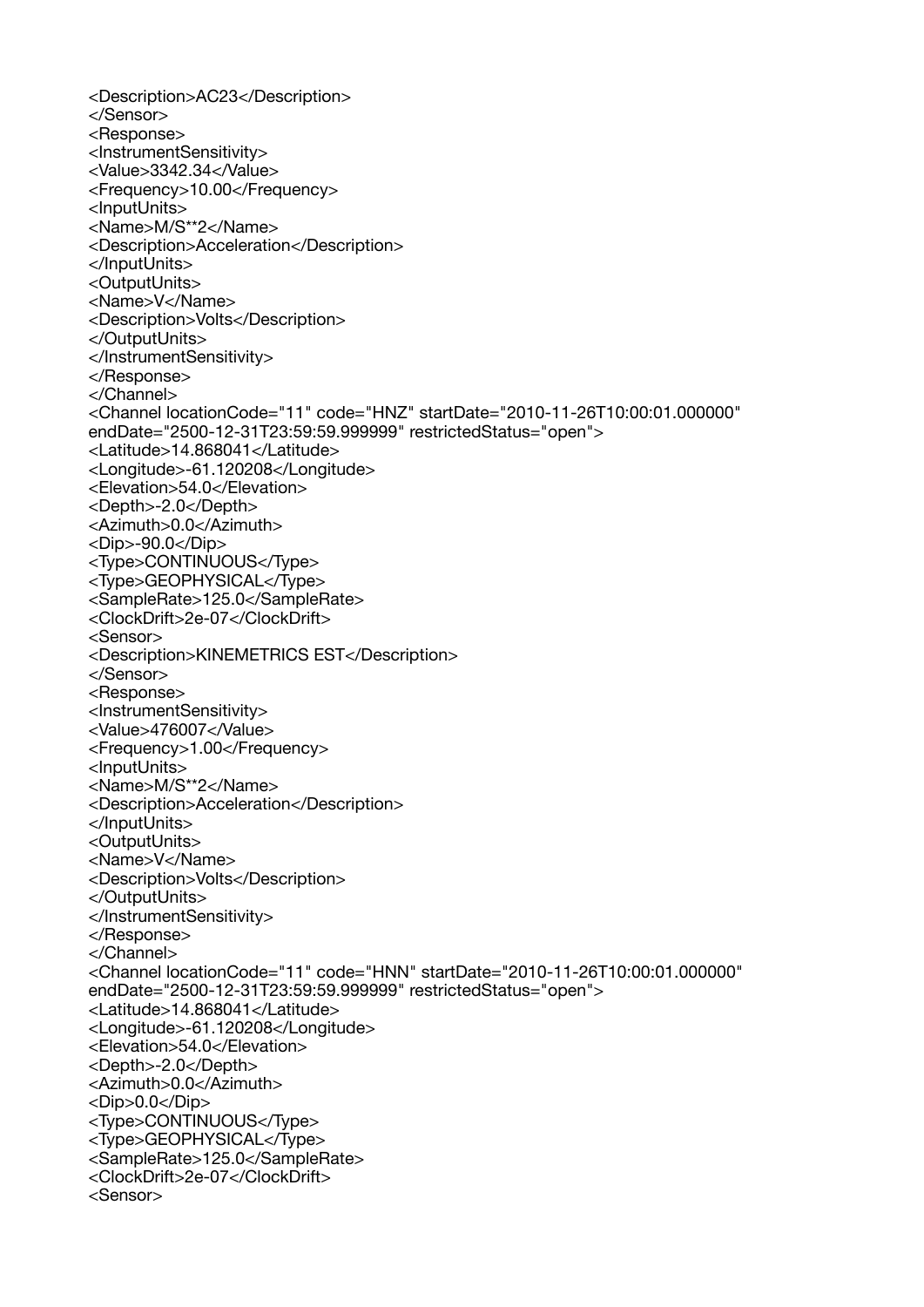<Description>KINEMETRICS EST</Description> </Sensor> <Response> <InstrumentSensitivity> <Value>474870</Value> <Frequency>1.00</Frequency> <InputUnits> <Name>M/S\*\*2</Name> <Description>Acceleration</Description> </InputUnits> <OutputUnits> <Name>V</Name> <Description>Volts</Description> </OutputUnits> </InstrumentSensitivity> </Response> </Channel> <Channel locationCode="11" code="HNE" startDate="2010-11-26T10:00:01.000000" endDate="2500-12-31T23:59:59.999999" restrictedStatus="open"> <Latitude>14.868041</Latitude> <Longitude>-61.120208</Longitude> <Elevation>54.0</Elevation> <Depth>-2.0</Depth> <Azimuth>90.0</Azimuth>  $<$ Dip $>$ 0.0 $<$ /Dip $>$ <Type>CONTINUOUS</Type> <Type>GEOPHYSICAL</Type> <SampleRate>125.0</SampleRate> <ClockDrift>2e-07</ClockDrift> <Sensor> <Description>KINEMETRICS EST</Description> </Sensor> <Response> <InstrumentSensitivity> <Value>475634</Value> <Frequency>1.00</Frequency> <InputUnits> <Name>M/S\*\*2</Name> <Description>Acceleration</Description> </InputUnits> <OutputUnits> <Name>V</Name> <Description>Volts</Description> </OutputUnits> </InstrumentSensitivity> </Response> </Channel> <Channel locationCode="03" code="HNZ" startDate="2010-11-26T10:00:01.000000" endDate="2500-12-31T23:59:59.999999" restrictedStatus="open"> <Latitude>14.867996</Latitude> <Longitude>-61.119647</Longitude> <Elevation>54.0</Elevation> <Depth>0.0</Depth> <Azimuth>0.0</Azimuth> <Dip>-90.0</Dip> <Type>CONTINUOUS</Type> <Type>GEOPHYSICAL</Type> <SampleRate>125.0</SampleRate> <ClockDrift>2e-07</ClockDrift> <Sensor>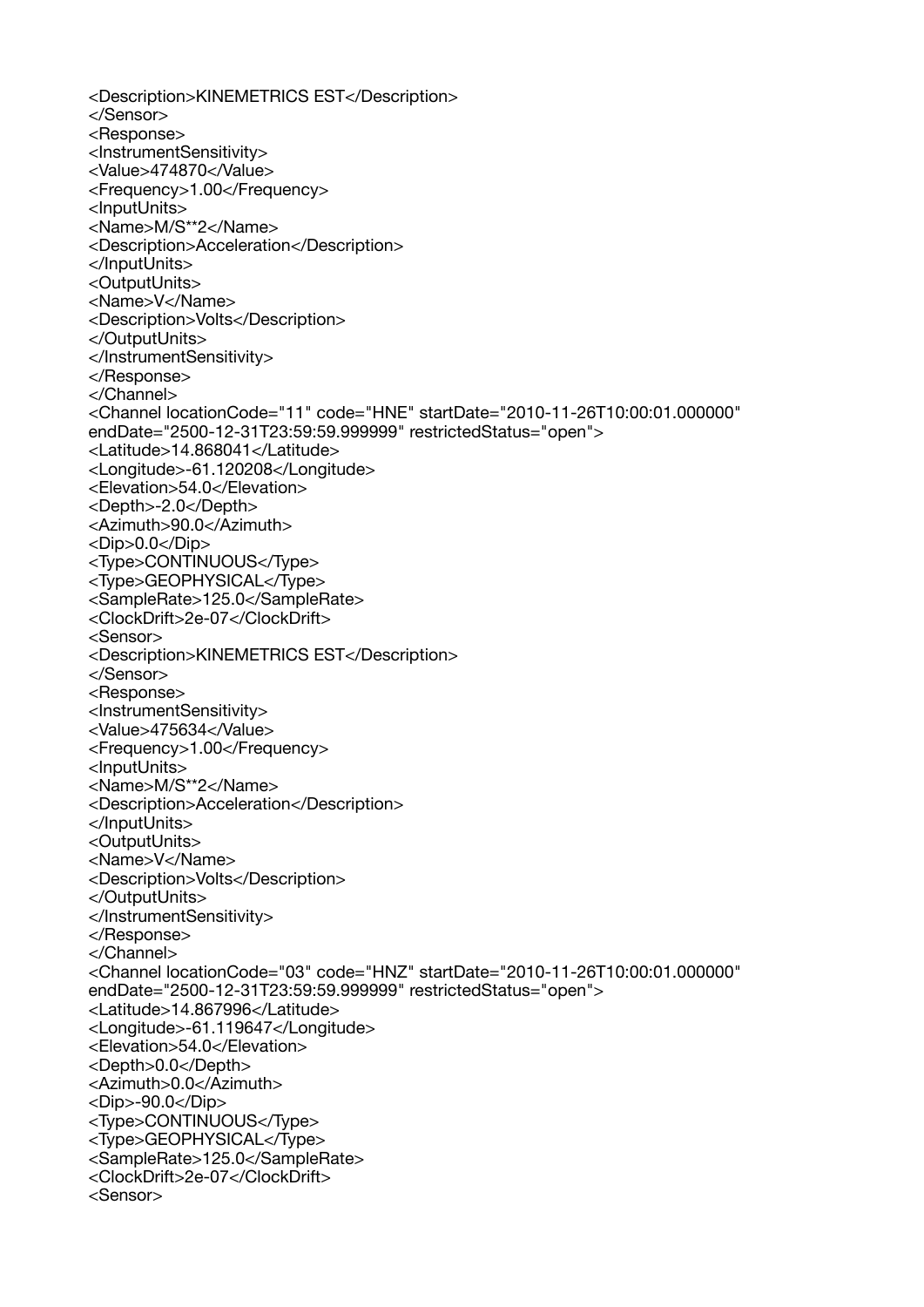<Description>KINEMETRICS EST</Description> </Sensor> <Response> <InstrumentSensitivity> <Value>475243</Value> <Frequency>1.00</Frequency> <InputUnits> <Name>M/S\*\*2</Name> <Description>Acceleration</Description> </InputUnits> <OutputUnits> <Name>V</Name> <Description>Volts</Description> </OutputUnits> </InstrumentSensitivity> </Response> </Channel> <Channel locationCode="03" code="HN1" startDate="2010-11-26T10:00:01.000000" endDate="2500-12-31T23:59:59.999999" restrictedStatus="open"> <Latitude>14.867996</Latitude> <Longitude>-61.119647</Longitude> <Elevation>54.0</Elevation> <Depth>0.0</Depth> <Azimuth>86.0</Azimuth>  $<$ Dip $>$ 0.0 $<$ /Dip $>$ <Type>CONTINUOUS</Type> <Type>GEOPHYSICAL</Type> <SampleRate>125.0</SampleRate> <ClockDrift>2e-07</ClockDrift> <Sensor> <Description>KINEMETRICS EST</Description> </Sensor> <Response> <InstrumentSensitivity> <Value>474292</Value> <Frequency>1.00</Frequency> <InputUnits> <Name>M/S\*\*2</Name> <Description>Acceleration</Description> </InputUnits> <OutputUnits> <Name>V</Name> <Description>Volts</Description> </OutputUnits> </InstrumentSensitivity> </Response> </Channel> <Channel locationCode="03" code="HN2" startDate="2010-11-26T10:00:01.000000" endDate="2500-12-31T23:59:59.999999" restrictedStatus="open"> <Latitude>14.867996</Latitude> <Longitude>-61.119647</Longitude> <Elevation>54.0</Elevation> <Depth>0.0</Depth> <Azimuth>356.0</Azimuth> <Dip>0.0</Dip> <Type>CONTINUOUS</Type> <Type>GEOPHYSICAL</Type> <SampleRate>125.0</SampleRate> <ClockDrift>2e-07</ClockDrift> <Sensor>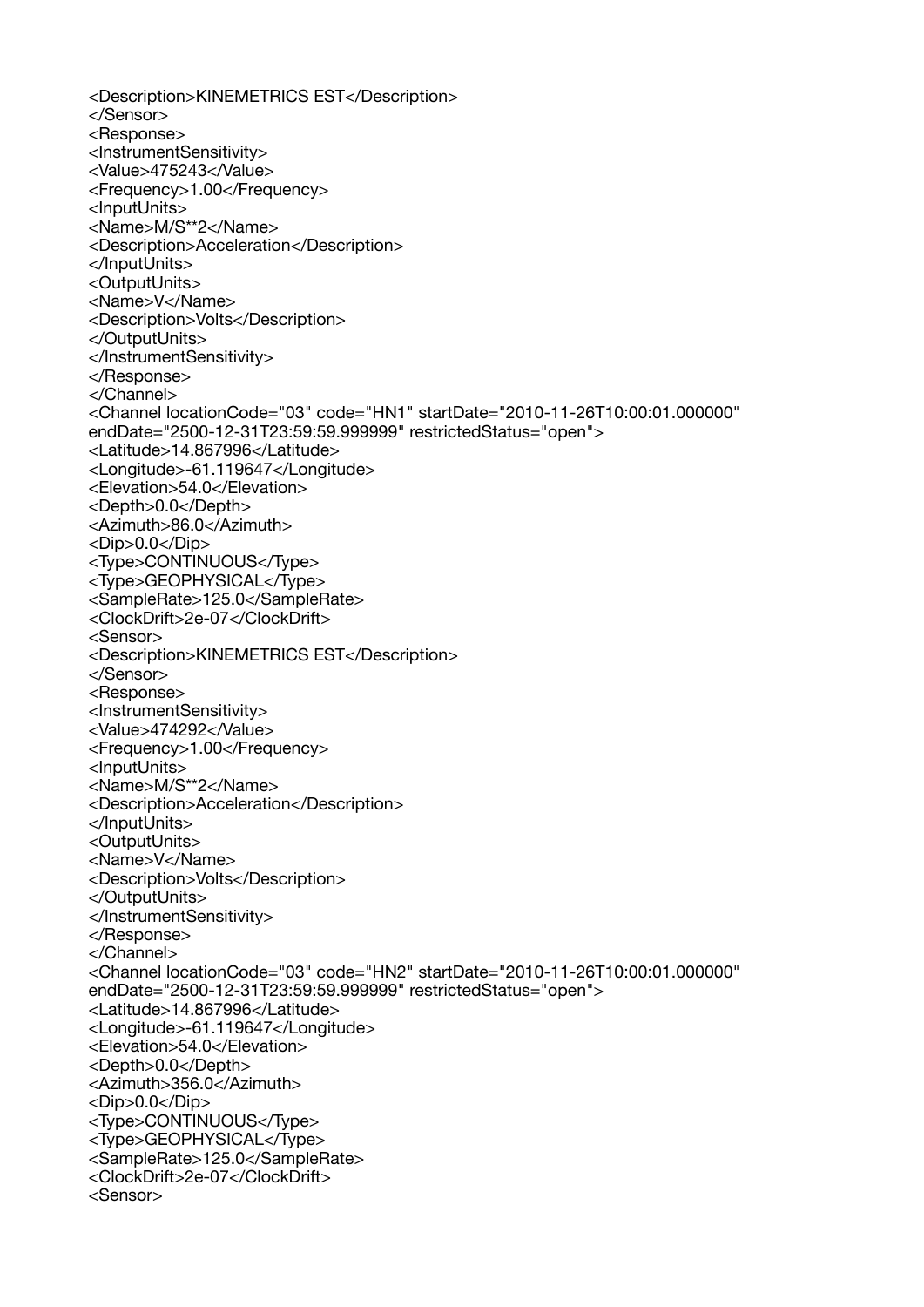<Description>KINEMETRICS EST</Description> </Sensor> <Response> <InstrumentSensitivity> <Value>474683</Value> <Frequency>1.00</Frequency> <InputUnits> <Name>M/S\*\*2</Name> <Description>Acceleration</Description> </InputUnits> <OutputUnits> <Name>V</Name> <Description>Volts</Description> </OutputUnits> </InstrumentSensitivity> </Response> </Channel> <Channel locationCode="10" code="HN1" startDate="2010-11-26T10:00:01.000000" endDate="2500-12-31T23:59:59.999999" restrictedStatus="open"> <Latitude>14.867996</Latitude> <Longitude>-61.119647</Longitude> <Elevation>63.8</Elevation> <Depth>0.0</Depth> <Azimuth>86.0</Azimuth>  $<$ Dip $>$ 0.0 $<$ /Dip $>$ <Type>CONTINUOUS</Type> <Type>GEOPHYSICAL</Type> <SampleRate>125.0</SampleRate> <ClockDrift>2e-07</ClockDrift> <Sensor> <Description>KINEMETRICS ESU2</Description> </Sensor> <Response> <InstrumentSensitivity> <Value>473919</Value> <Frequency>1.00</Frequency> <InputUnits> <Name>M/S\*\*2</Name> <Description>Acceleration</Description> </InputUnits> <OutputUnits> <Name>V</Name> <Description>Volts</Description> </OutputUnits> </InstrumentSensitivity> </Response> </Channel> <Channel locationCode="10" code="HN2" startDate="2010-11-26T10:00:01.000000" endDate="2500-12-31T23:59:59.999999" restrictedStatus="open"> <Latitude>14.867996</Latitude> <Longitude>-61.119647</Longitude> <Elevation>63.8</Elevation> <Depth>0.0</Depth> <Azimuth>356.0</Azimuth> <Dip>0.0</Dip> <Type>CONTINUOUS</Type> <Type>GEOPHYSICAL</Type> <SampleRate>125.0</SampleRate> <ClockDrift>2e-07</ClockDrift> <Sensor>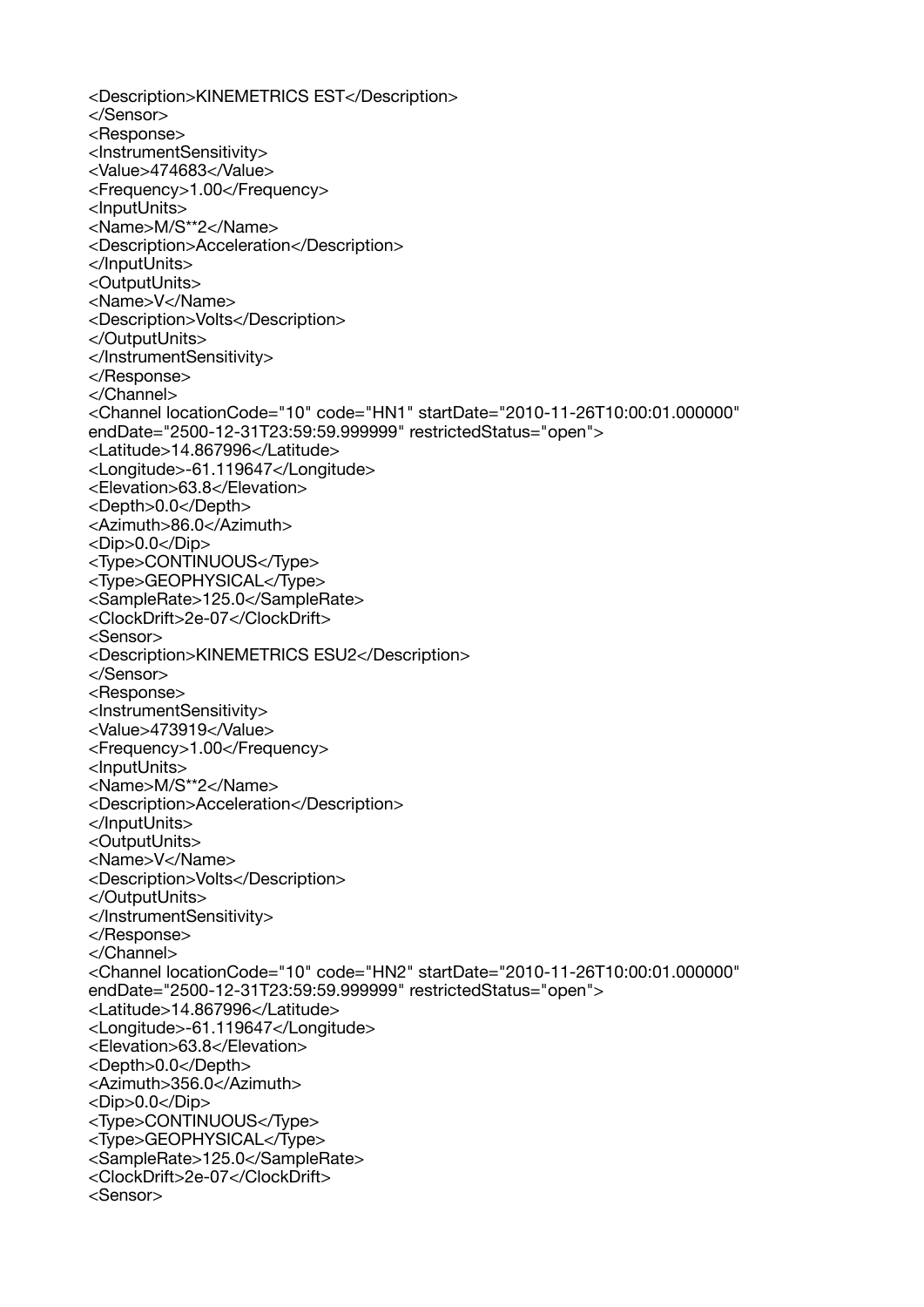<Description>KINEMETRICS ESU2</Description> </Sensor> <Response> <InstrumentSensitivity> <Value>474292</Value> <Frequency>1.00</Frequency> <InputUnits> <Name>M/S\*\*2</Name> <Description>Acceleration</Description> </InputUnits> <OutputUnits> <Name>V</Name> <Description>Volts</Description> </OutputUnits> </InstrumentSensitivity> </Response> </Channel> <Channel locationCode="09" code="HN1" startDate="2010-11-26T10:00:01.000000" endDate="2500-12-31T23:59:59.999999" restrictedStatus="open"> <Latitude>14.868050</Latitude> <Longitude>-61.119657</Longitude> <Elevation>63.8</Elevation> <Depth>0.0</Depth> <Azimuth>86.0</Azimuth>  $<$ Dip $>$ 0.0 $<$ /Dip $>$ <Type>CONTINUOUS</Type> <Type>GEOPHYSICAL</Type> <SampleRate>125.0</SampleRate> <ClockDrift>2e-07</ClockDrift> <Sensor> <Description>KINEMETRICS ESU2</Description> </Sensor> <Response> <InstrumentSensitivity> <Value>475429</Value> <Frequency>1.00</Frequency> <InputUnits> <Name>M/S\*\*2</Name> <Description>Acceleration</Description> </InputUnits> <OutputUnits> <Name>V</Name> <Description>Volts</Description> </OutputUnits> </InstrumentSensitivity> </Response> </Channel> <Channel locationCode="09" code="HN2" startDate="2010-11-26T10:00:01.000000" endDate="2500-12-31T23:59:59.999999" restrictedStatus="open"> <Latitude>14.868050</Latitude> <Longitude>-61.119657</Longitude> <Elevation>63.8</Elevation> <Depth>0.0</Depth> <Azimuth>356.0</Azimuth> <Dip>0.0</Dip> <Type>CONTINUOUS</Type> <Type>GEOPHYSICAL</Type> <SampleRate>125.0</SampleRate> <ClockDrift>2e-07</ClockDrift> <Sensor>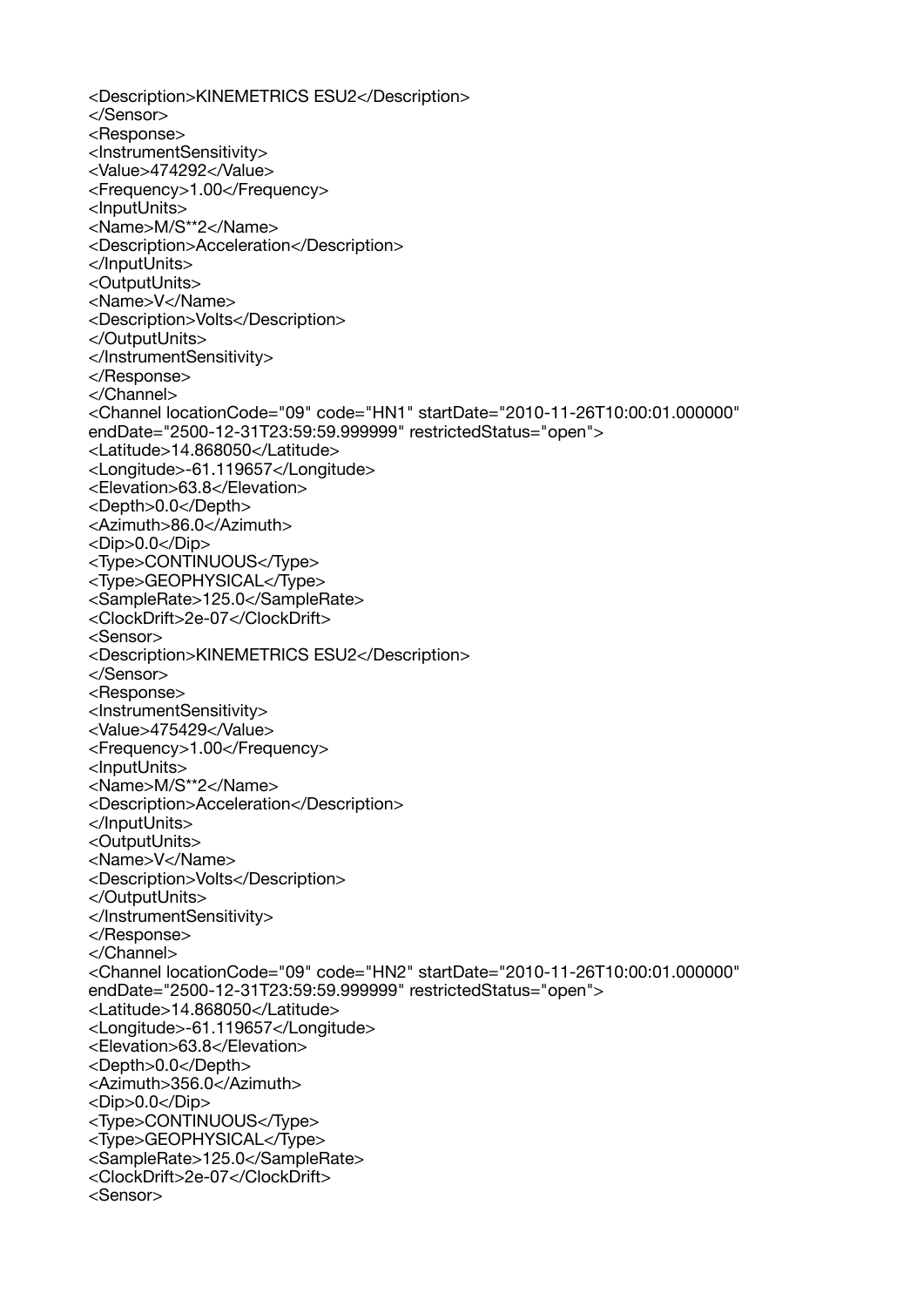<Description>KINEMETRICS ESU2</Description> </Sensor> <Response> <InstrumentSensitivity> <Value>475243</Value> <Frequency>1.00</Frequency> <InputUnits> <Name>M/S\*\*2</Name> <Description>Acceleration</Description> </InputUnits> <OutputUnits> <Name>V</Name> <Description>Volts</Description> </OutputUnits> </InstrumentSensitivity> </Response> </Channel> <Channel locationCode="08" code="HN2" startDate="2010-11-26T10:00:01.000000" endDate="2500-12-31T23:59:59.999999" restrictedStatus="open"> <Latitude>14.868948</Latitude> <Longitude>-61.119852</Longitude> <Elevation>63.8</Elevation> <Depth>0.0</Depth> <Azimuth>356.0</Azimuth> <Dip>0.0</Dip> <Type>CONTINUOUS</Type> <Type>GEOPHYSICAL</Type> <SampleRate>125.0</SampleRate> <ClockDrift>2e-07</ClockDrift> <Sensor> <Description>KINEMETRICS ESU2</Description> </Sensor> <Response> <InstrumentSensitivity> <Value>475243</Value> <Frequency>1.00</Frequency> <InputUnits> <Name>M/S\*\*2</Name> <Description>Acceleration</Description> </InputUnits> <OutputUnits> <Name>V</Name> <Description>Volts</Description> </OutputUnits> </InstrumentSensitivity> </Response> </Channel> <Channel locationCode="07" code="HN1" startDate="2010-11-26T10:00:01.000000" endDate="2500-12-31T23:59:59.999999" restrictedStatus="open"> <Latitude>14.868023</Latitude> <Longitude>-61.120108</Longitude> <Elevation>63.8</Elevation> <Depth>0.0</Depth> <Azimuth>86.0</Azimuth> <Dip>0.0</Dip> <Type>CONTINUOUS</Type> <Type>GEOPHYSICAL</Type> <SampleRate>125.0</SampleRate> <ClockDrift>2e-07</ClockDrift> <Sensor>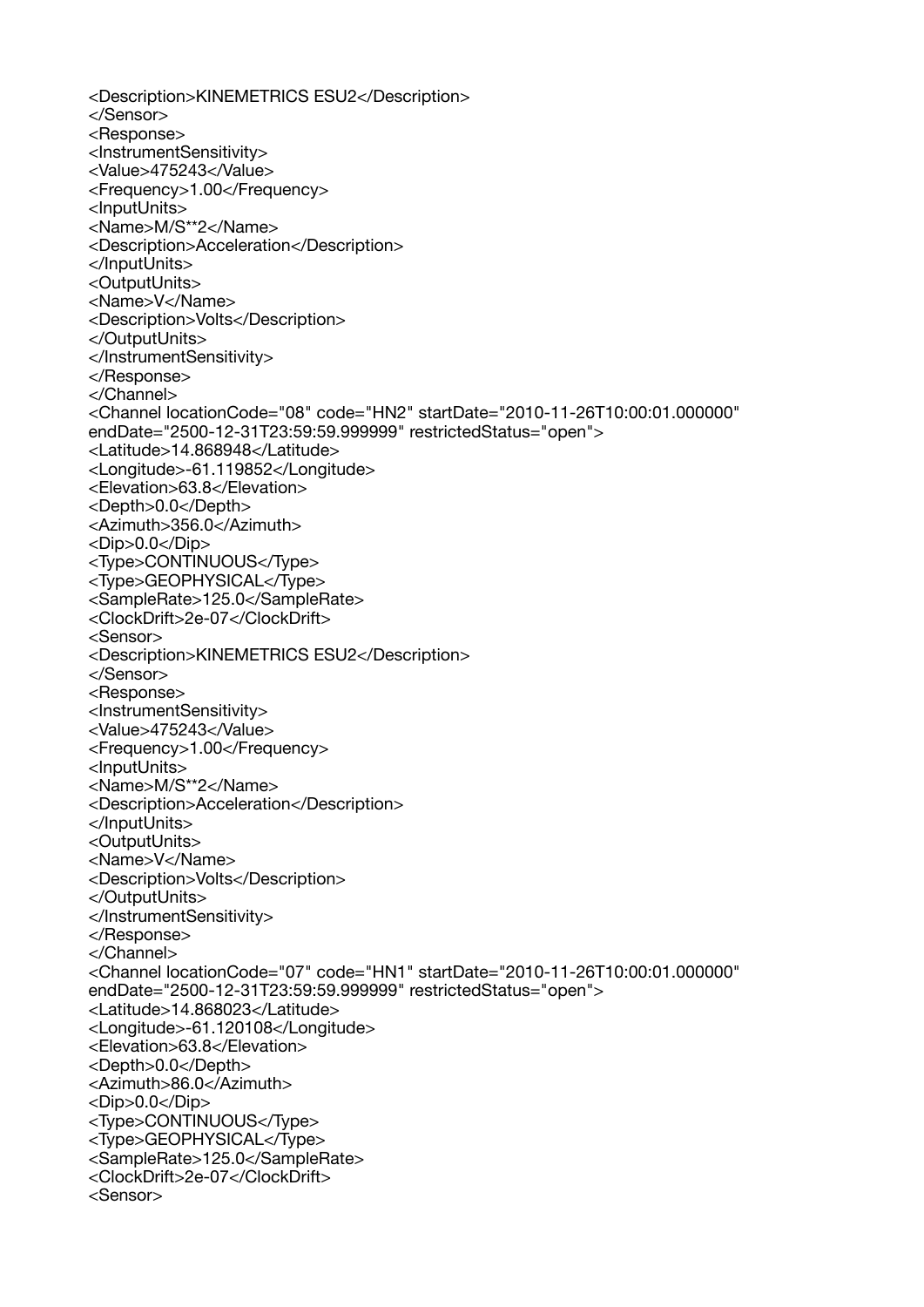<Description>KINEMETRICS ESU2</Description> </Sensor> <Response> <InstrumentSensitivity> <Value>474497</Value> <Frequency>1.00</Frequency> <InputUnits> <Name>M/S\*\*2</Name> <Description>Acceleration</Description> </InputUnits> <OutputUnits> <Name>V</Name> <Description>Volts</Description> </OutputUnits> </InstrumentSensitivity> </Response> </Channel> <Channel locationCode="07" code="HN2" startDate="2010-11-26T10:00:01.000000" endDate="2500-12-31T23:59:59.999999" restrictedStatus="open"> <Latitude>14.868023</Latitude> <Longitude>-61.120108</Longitude> <Elevation>63.8</Elevation> <Depth>0.0</Depth> <Azimuth>356.0</Azimuth> <Dip>0.0</Dip> <Type>CONTINUOUS</Type> <Type>GEOPHYSICAL</Type> <SampleRate>125.0</SampleRate> <ClockDrift>2e-07</ClockDrift> <Sensor> <Description>KINEMETRICS ESU2</Description> </Sensor> <Response> <InstrumentSensitivity> <Value>474870</Value> <Frequency>1.00</Frequency> <InputUnits> <Name>M/S\*\*2</Name> <Description>Acceleration</Description> </InputUnits> <OutputUnits> <Name>V</Name> <Description>Volts</Description> </OutputUnits> </InstrumentSensitivity> </Response> </Channel> <Channel locationCode="06" code="HN1" startDate="2010-11-26T10:00:01.000000" endDate="2500-12-31T23:59:59.999999" restrictedStatus="open"> <Latitude>14.867996</Latitude> <Longitude>-61.119647</Longitude> <Elevation>60.5</Elevation> <Depth>0.0</Depth> <Azimuth>86.0</Azimuth> <Dip>0.0</Dip> <Type>CONTINUOUS</Type> <Type>GEOPHYSICAL</Type> <SampleRate>125.0</SampleRate> <ClockDrift>2e-07</ClockDrift> <Sensor>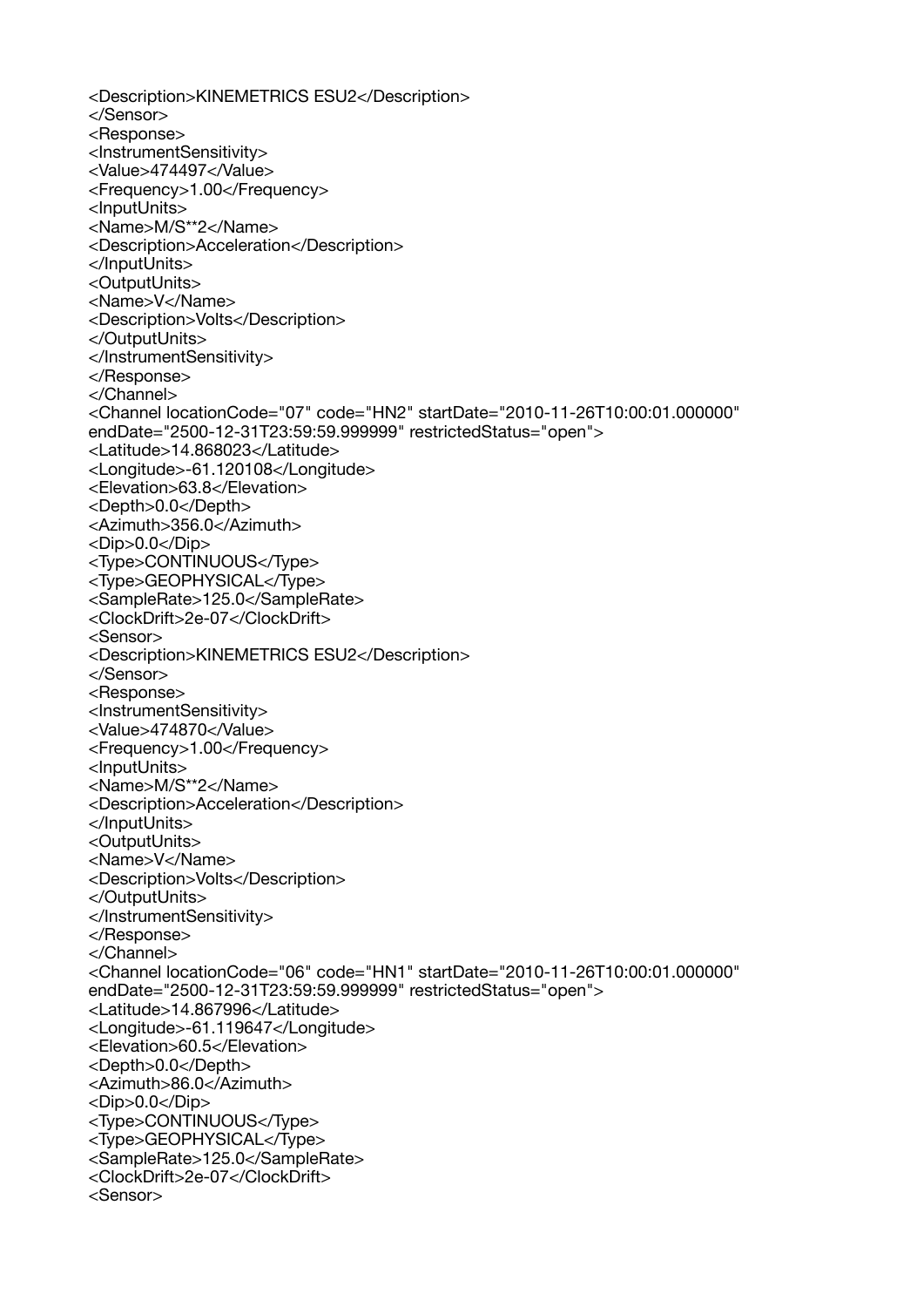<Description>KINEMETRICS ESU2</Description> </Sensor> <Response> <InstrumentSensitivity> <Value>475243</Value> <Frequency>1.00</Frequency> <InputUnits> <Name>M/S\*\*2</Name> <Description>Acceleration</Description> </InputUnits> <OutputUnits> <Name>V</Name> <Description>Volts</Description> </OutputUnits> </InstrumentSensitivity> </Response> </Channel> <Channel locationCode="06" code="HN2" startDate="2010-11-26T10:00:01.000000" endDate="2500-12-31T23:59:59.999999" restrictedStatus="open"> <Latitude>14.867996</Latitude> <Longitude>-61.119647</Longitude> <Elevation>60.5</Elevation> <Depth>0.0</Depth> <Azimuth>356.0</Azimuth> <Dip>0.0</Dip> <Type>CONTINUOUS</Type> <Type>GEOPHYSICAL</Type> <SampleRate>125.0</SampleRate> <ClockDrift>2e-07</ClockDrift> <Sensor> <Description>KINEMETRICS ESU2</Description> </Sensor> <Response> <InstrumentSensitivity> <Value>474870</Value> <Frequency>1.00</Frequency> <InputUnits> <Name>M/S\*\*2</Name> <Description>Acceleration</Description> </InputUnits> <OutputUnits> <Name>V</Name> <Description>Volts</Description> </OutputUnits> </InstrumentSensitivity> </Response> </Channel> <Channel locationCode="05" code="HN1" startDate="2010-11-26T10:00:01.000000" endDate="2500-12-31T23:59:59.999999" restrictedStatus="open"> <Latitude>14.868023</Latitude> <Longitude>-61.120108</Longitude> <Elevation>60.5</Elevation> <Depth>0.0</Depth> <Azimuth>86.0</Azimuth> <Dip>0.0</Dip> <Type>CONTINUOUS</Type> <Type>GEOPHYSICAL</Type> <SampleRate>125.0</SampleRate> <ClockDrift>2e-07</ClockDrift> <Sensor>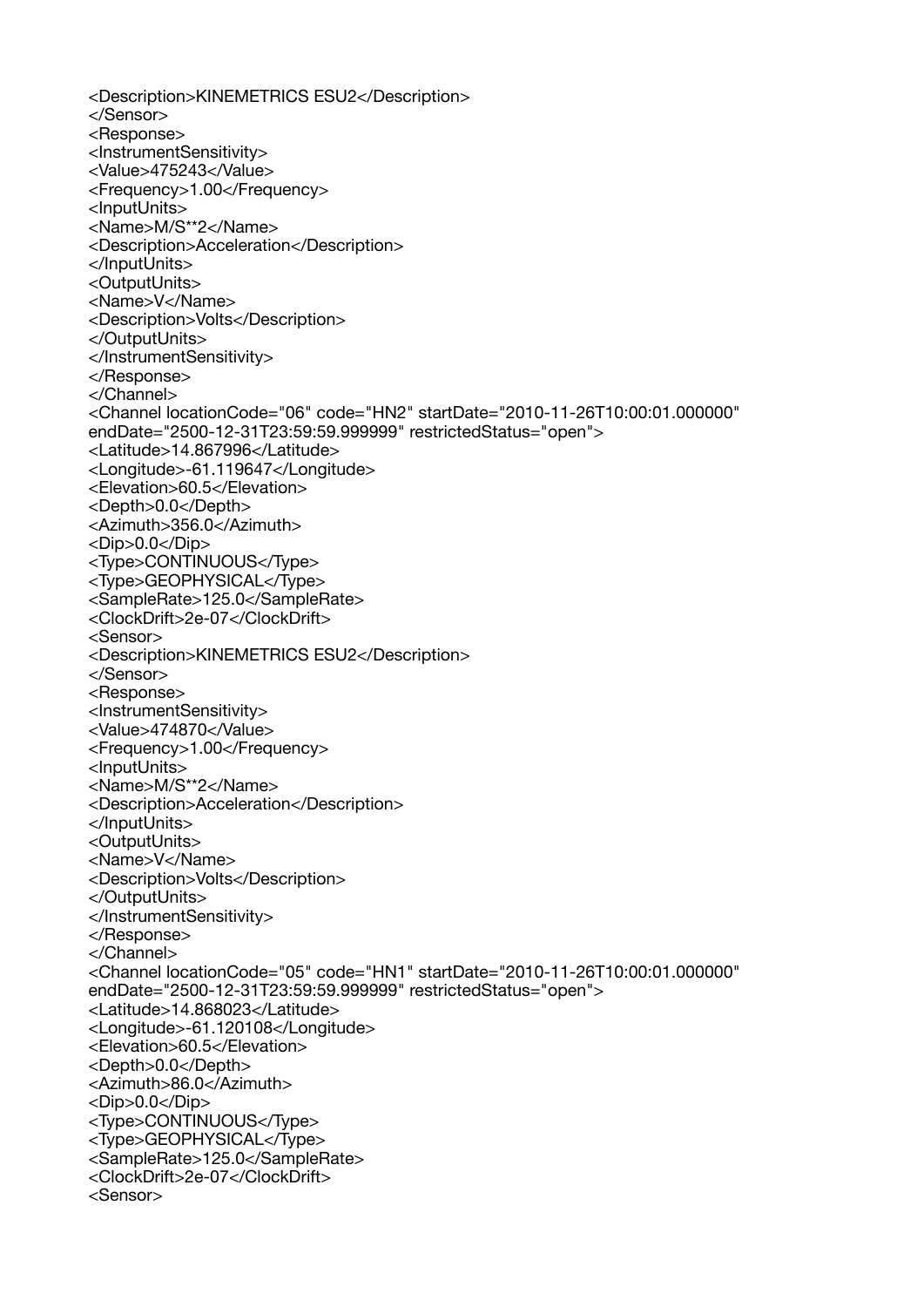<Description>KINEMETRICS ESU2</Description> </Sensor> <Response> <InstrumentSensitivity> <Value>476193</Value> <Frequency>1.00</Frequency> <InputUnits> <Name>M/S\*\*2</Name> <Description>Acceleration</Description> </InputUnits> <OutputUnits> <Name>V</Name> <Description>Volts</Description> </OutputUnits> </InstrumentSensitivity> </Response> </Channel> <Channel locationCode="05" code="HN2" startDate="2010-11-26T10:00:01.000000" endDate="2500-12-31T23:59:59.999999" restrictedStatus="open"> <Latitude>14.868023</Latitude> <Longitude>-61.120108</Longitude> <Elevation>60.5</Elevation> <Depth>0.0</Depth> <Azimuth>356.0</Azimuth> <Dip>0.0</Dip> <Type>CONTINUOUS</Type> <Type>GEOPHYSICAL</Type> <SampleRate>125.0</SampleRate> <ClockDrift>2e-07</ClockDrift> <Sensor> <Description>KINEMETRICS ESU2</Description> </Sensor> <Response> <InstrumentSensitivity> <Value>475634</Value> <Frequency>1.00</Frequency> <InputUnits> <Name>M/S\*\*2</Name> <Description>Acceleration</Description> </InputUnits> <OutputUnits> <Name>V</Name> <Description>Volts</Description> </OutputUnits> </InstrumentSensitivity> </Response> </Channel> <Channel locationCode="04" code="HNZ" startDate="2010-11-26T10:00:01.000000" endDate="2500-12-31T23:59:59.999999" restrictedStatus="open"> <Latitude>14.868065</Latitude> <Longitude>-61.119657</Longitude> <Elevation>54.0</Elevation> <Depth>0.0</Depth> <Azimuth>0.0</Azimuth> <Dip>-90.0</Dip> <Type>CONTINUOUS</Type> <Type>GEOPHYSICAL</Type> <SampleRate>125.0</SampleRate> <ClockDrift>2e-07</ClockDrift> <Sensor>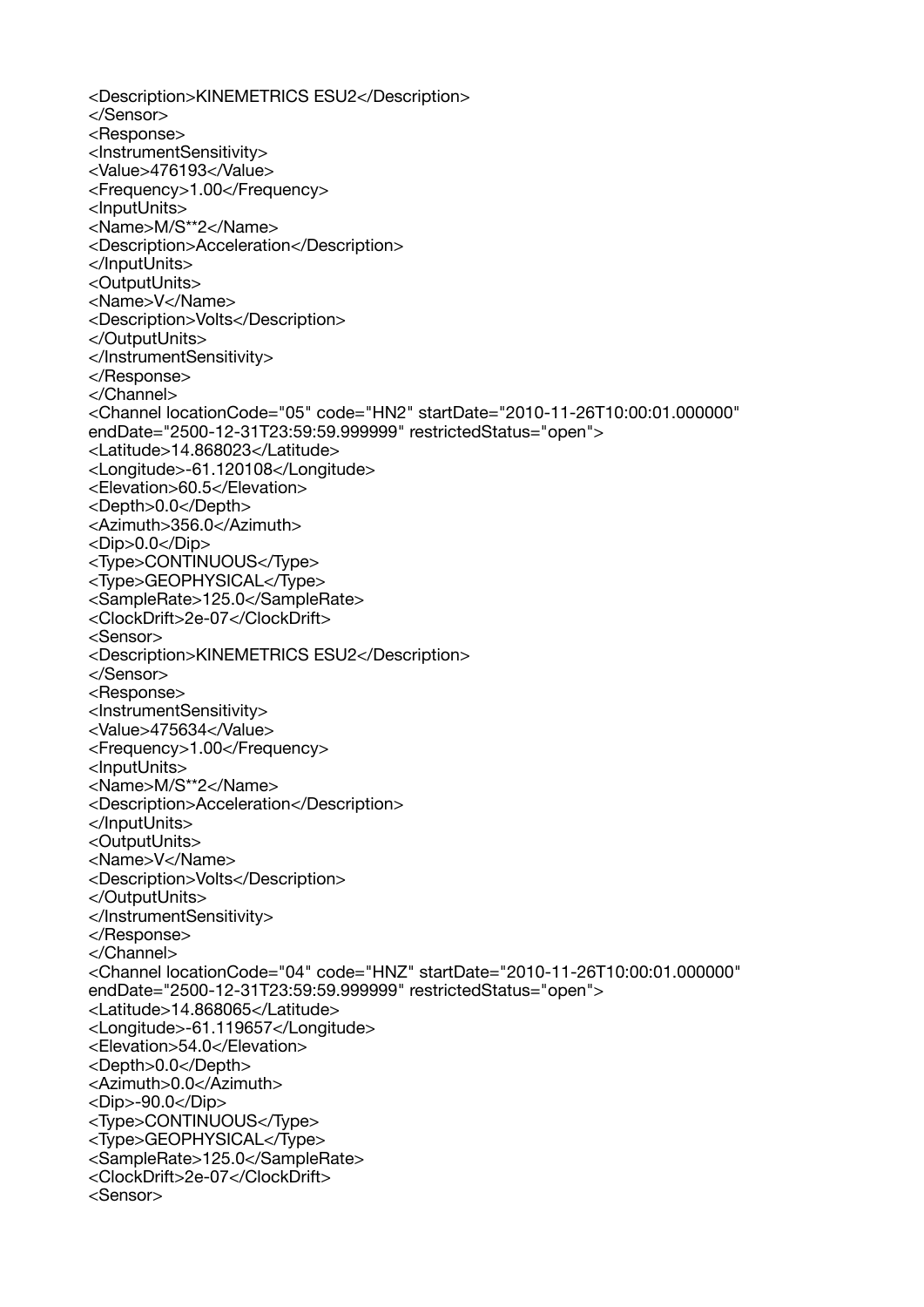<Description>KINEMETRICS ESU2</Description> </Sensor> <Response> <InstrumentSensitivity> <Value>475820</Value> <Frequency>1.00</Frequency> <InputUnits> <Name>M/S\*\*2</Name> <Description>Acceleration</Description> </InputUnits> <OutputUnits> <Name>V</Name> <Description>Volts</Description> </OutputUnits> </InstrumentSensitivity> </Response> </Channel> <Channel locationCode="02" code="HN1" startDate="2010-11-26T10:00:01.000000" endDate="2500-12-31T23:59:59.999999" restrictedStatus="open"> <Latitude>14.868050</Latitude> <Longitude>-61.119657</Longitude> <Elevation>54.0</Elevation> <Depth>0.0</Depth> <Azimuth>86.0</Azimuth>  $<$ Dip $>$ 0.0 $<$ /Dip $>$ <Type>CONTINUOUS</Type> <Type>GEOPHYSICAL</Type> <SampleRate>125.0</SampleRate> <ClockDrift>2e-07</ClockDrift> <Sensor> <Description>KINEMETRICS ESU2</Description> </Sensor> <Response> <InstrumentSensitivity> <Value>475634</Value> <Frequency>1.00</Frequency> <InputUnits> <Name>M/S\*\*2</Name> <Description>Acceleration</Description> </InputUnits> <OutputUnits> <Name>V</Name> <Description>Volts</Description> </OutputUnits> </InstrumentSensitivity> </Response> </Channel> <Channel locationCode="02" code="HN2" startDate="2010-11-26T10:00:01.000000" endDate="2500-12-31T23:59:59.999999" restrictedStatus="open"> <Latitude>14.868050</Latitude> <Longitude>-61.119657</Longitude> <Elevation>54.0</Elevation> <Depth>0.0</Depth> <Azimuth>356.0</Azimuth> <Dip>0.0</Dip> <Type>CONTINUOUS</Type> <Type>GEOPHYSICAL</Type> <SampleRate>125.0</SampleRate> <ClockDrift>2e-07</ClockDrift> <Sensor>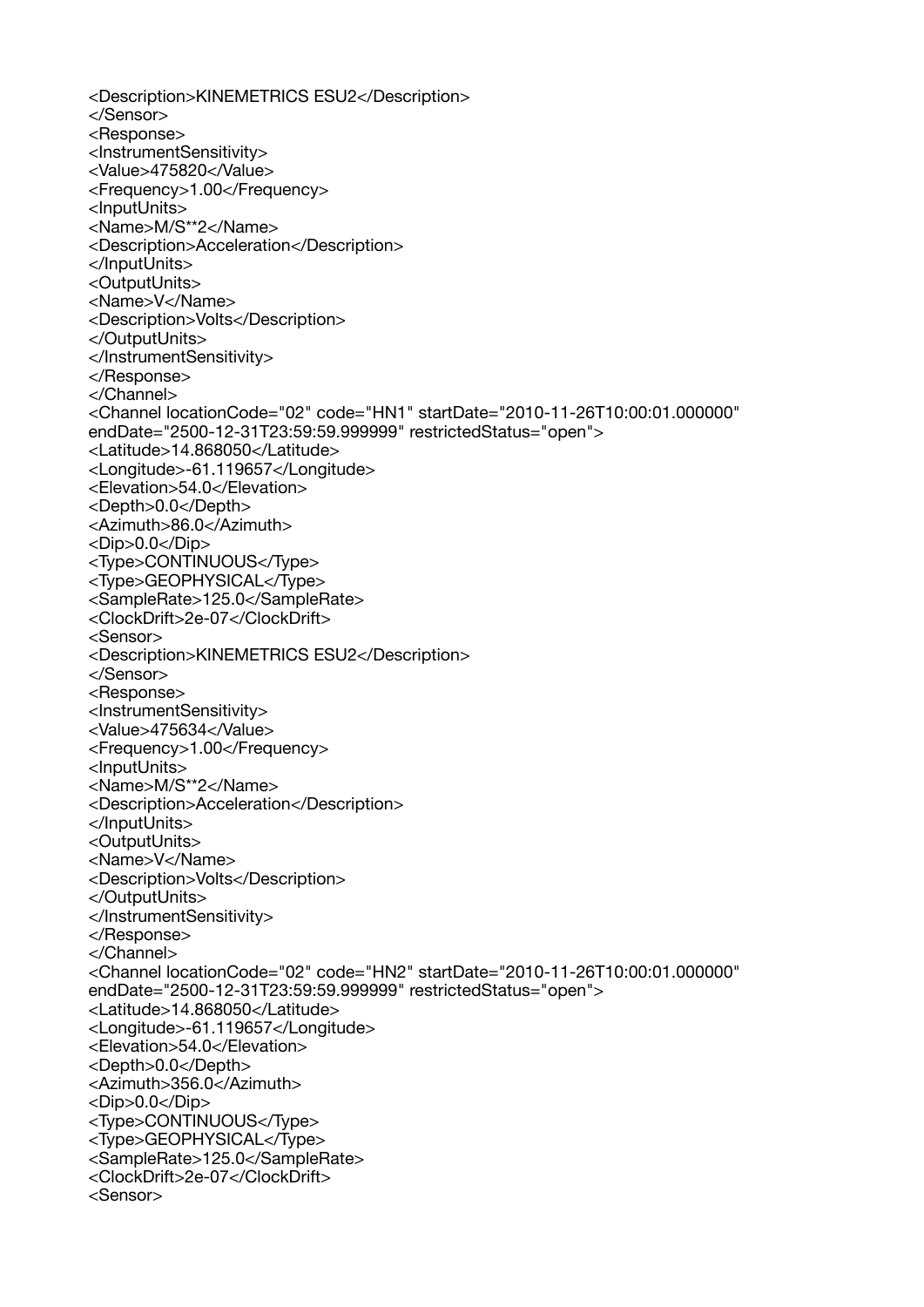<Description>KINEMETRICS ESU2</Description> </Sensor> <Response> <InstrumentSensitivity> <Value>474292</Value> <Frequency>1.00</Frequency> <InputUnits> <Name>M/S\*\*2</Name> <Description>Acceleration</Description> </InputUnits> <OutputUnits> <Name>V</Name> <Description>Volts</Description> </OutputUnits> </InstrumentSensitivity> </Response> </Channel> <Channel locationCode="01" code="HN2" startDate="2010-11-26T10:00:01.000000" endDate="2500-12-31T23:59:59.999999" restrictedStatus="open"> <Latitude>14.868948</Latitude> <Longitude>-61.119852</Longitude> <Elevation>54.0</Elevation> <Depth>0.0</Depth> <Azimuth>356.0</Azimuth> <Dip>0.0</Dip> <Type>CONTINUOUS</Type> <Type>GEOPHYSICAL</Type> <SampleRate>125.0</SampleRate> <ClockDrift>2e-07</ClockDrift> <Sensor> <Description>KINEMETRICS ESU2</Description> </Sensor> <Response> <InstrumentSensitivity> <Value>474478</Value> <Frequency>1.00</Frequency> <InputUnits> <Name>M/S\*\*2</Name> <Description>Acceleration</Description> </InputUnits> <OutputUnits> <Name>V</Name> <Description>Volts</Description> </OutputUnits> </InstrumentSensitivity> </Response> </Channel> <Channel locationCode="00" code="HNZ" startDate="2010-11-26T10:00:01.000000" endDate="2500-12-31T23:59:59.999999" restrictedStatus="open"> <Latitude>14.868023</Latitude> <Longitude>-61.120108</Longitude> <Elevation>54.0</Elevation> <Depth>0.0</Depth> <Azimuth>0.0</Azimuth> <Dip>-90.0</Dip> <Type>CONTINUOUS</Type> <Type>GEOPHYSICAL</Type> <SampleRate>125.0</SampleRate> <ClockDrift>2e-07</ClockDrift> <Sensor>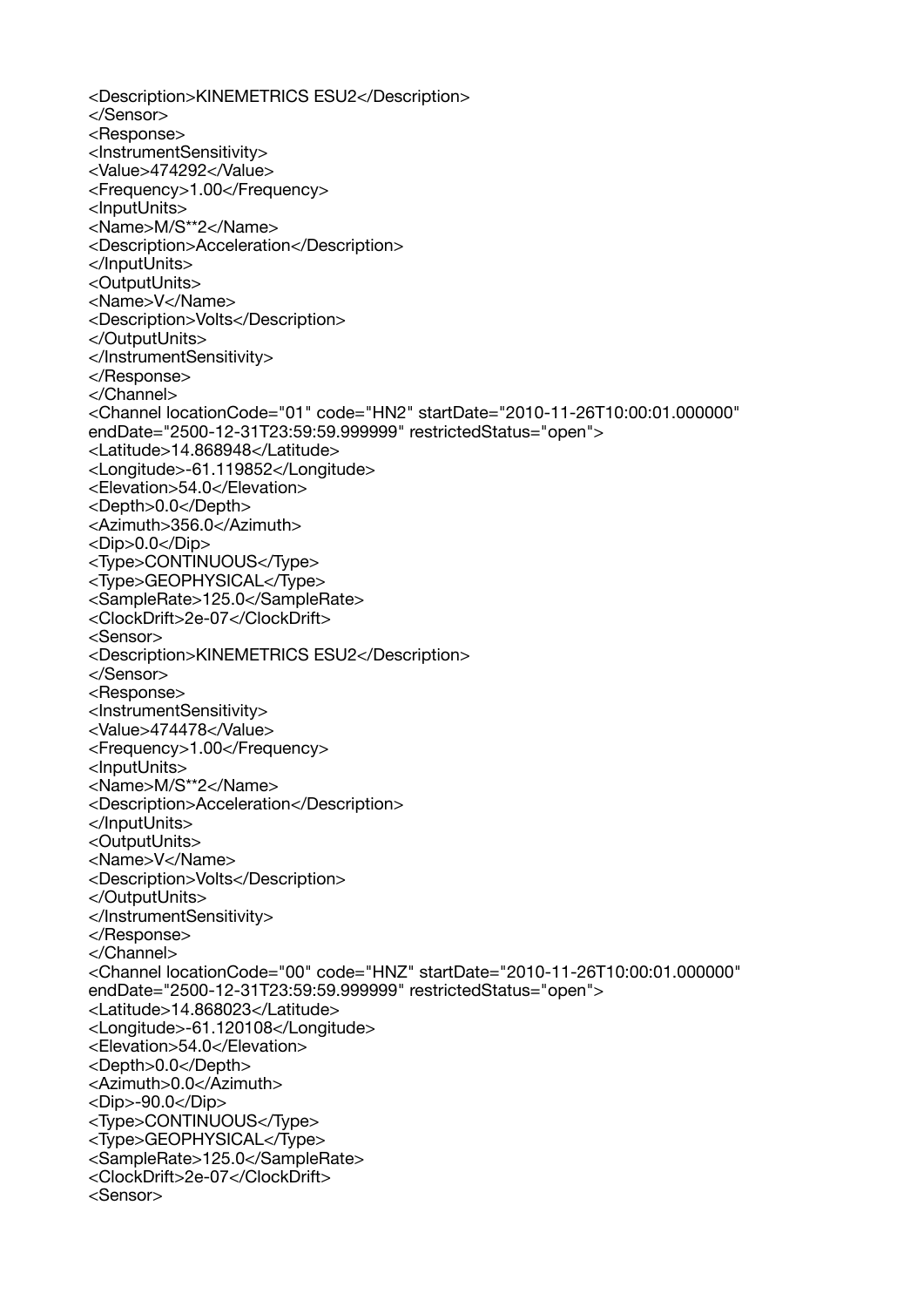<Description>KINEMETRICS ESU2</Description> </Sensor> <Response> <InstrumentSensitivity> <Value>474870</Value> <Frequency>1.00</Frequency> <InputUnits> <Name>M/S\*\*2</Name> <Description>Acceleration</Description> </InputUnits> <OutputUnits> <Name>V</Name> <Description>Volts</Description> </OutputUnits> </InstrumentSensitivity> </Response> </Channel> <Channel locationCode="00" code="HN1" startDate="2010-11-26T10:00:01.000000" endDate="2500-12-31T23:59:59.999999" restrictedStatus="open"> <Latitude>14.868023</Latitude> <Longitude>-61.120108</Longitude> <Elevation>54.0</Elevation> <Depth>0.0</Depth> <Azimuth>86.0</Azimuth>  $<$ Dip $>$ 0.0 $<$ /Dip $>$ <Type>CONTINUOUS</Type> <Type>GEOPHYSICAL</Type> <SampleRate>125.0</SampleRate> <ClockDrift>2e-07</ClockDrift> <Sensor> <Description>KINEMETRICS ESU2</Description> </Sensor> <Response> <InstrumentSensitivity> <Value>475429</Value> <Frequency>1.00</Frequency> <InputUnits> <Name>M/S\*\*2</Name> <Description>Acceleration</Description> </InputUnits> <OutputUnits> <Name>V</Name> <Description>Volts</Description> </OutputUnits> </InstrumentSensitivity> </Response> </Channel> <Channel locationCode="00" code="HN2" startDate="2010-11-26T10:00:01.000000" endDate="2500-12-31T23:59:59.999999" restrictedStatus="open"> <Latitude>14.868023</Latitude> <Longitude>-61.120108</Longitude> <Elevation>54.0</Elevation> <Depth>0.0</Depth> <Azimuth>356.0</Azimuth> <Dip>0.0</Dip> <Type>CONTINUOUS</Type> <Type>GEOPHYSICAL</Type> <SampleRate>125.0</SampleRate> <ClockDrift>2e-07</ClockDrift> <Sensor>